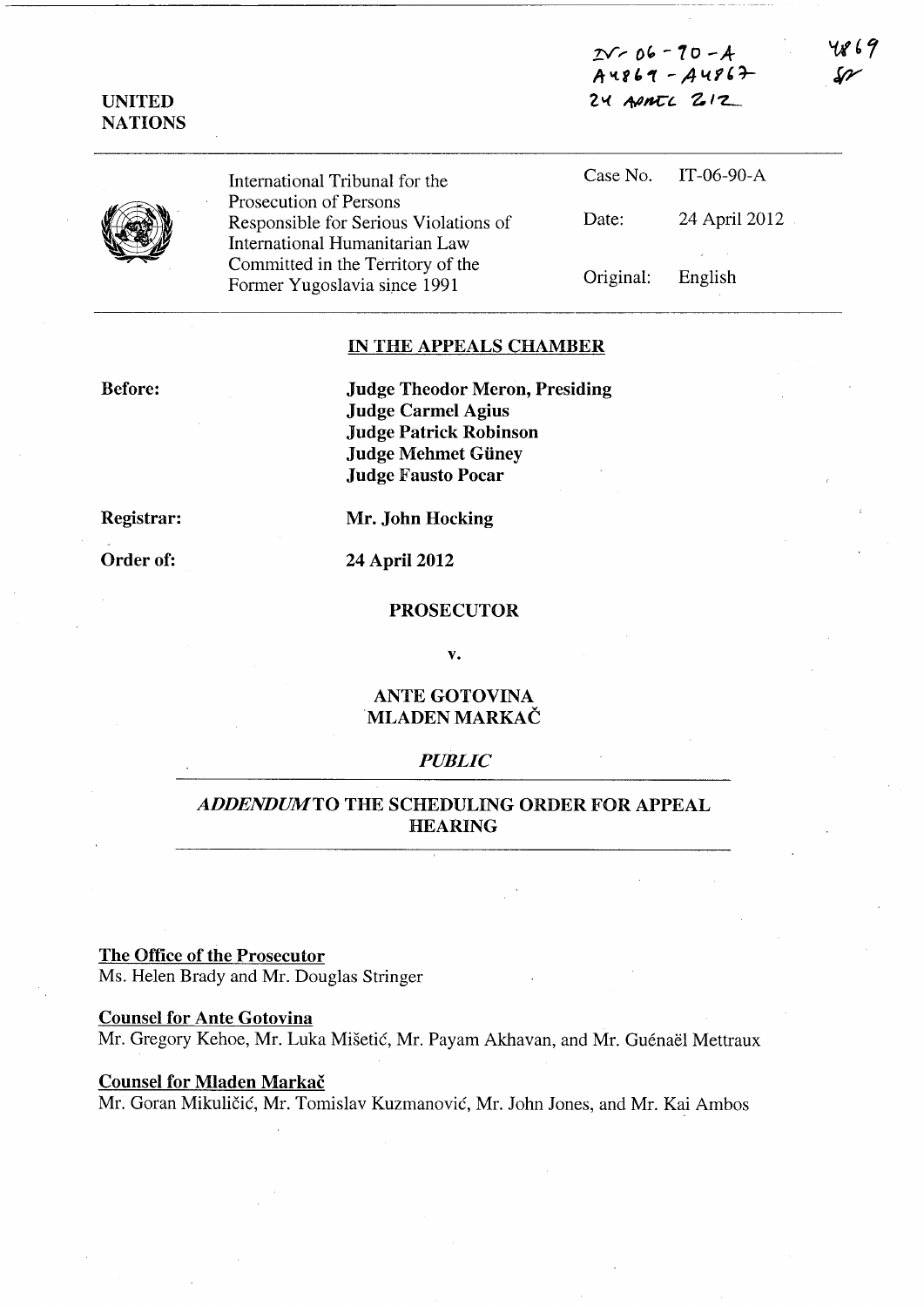**THE APPEALS CHAMBER** of the International Tribunal for the Prosecution of Persons Responsible for Serious Violations of International Humanitarian Law Committed in the Territory of the former Yugoslavia since 1991 ("Appeals Chamber" and "Tribunal", respectively);

**NOTING** the appeals lodged by Ante Gotovina<sup>1</sup> and Mladen Marka $\check{c}^2$  against the Judgement rendered in this case by Trial Chamber I of the Tribunal on 15 April 2011<sup>3</sup> (collectively, "Appeals");

**NOTING** the "Scheduling Order for Appeal Hearing", filed on 4 April 2012 ("Scheduling Order"), which orders that the Appeals be heard on Monday, 14 May 2012 ("Appeal Hearing"), and informs the parties of the timetable of the Appeal Hearing;<sup>4</sup>

**CONSIDERING** the need to ensure that the time allotted for the Appeal Hearing is used as efficiently as possible;

**RECALLING** that the parties are expected to focus their oral arguments on the grounds of appeal raised in their briefs and that an appeal hearing is not the occasion for presenting new arguments on the merits of the case; $<sup>5</sup>$ </sup>

**EMPHASIZING** that the present *Addendum* in no way expresses the Appeals Chamber's views on the merits of the Appeals;

**HEREBY INFORMS** the parties that the Appeal Hearing will take place in Courtroom I; and

**INVITES** the parties, without prejudice to any other matter which they or the Appeals Chamber may wish to address, to discuss, with references to the record:

- 1. whether the Trial Chamber erred in applying a 200 metre range of error in analyzing the lawfulness of artillery shelling;
- 2. whether the Trial Chamber's conclusions regarding impact sites should be upheld if its application of the 200 metre range of error is deemed erroneous;

<sup>&</sup>lt;sup>1</sup> Notice of Appeal of Ante Gotovina, 16 May 2011; Appellant's Brief of Ante Gotovina, 1 August 2011 (confidential) ("Gotovina Appeal Brief'). The Gotovina Appeal Brief was filed as a confidential appendix to a public submission, and a public redacted version was filed on 2 August 2011.

<sup>&</sup>lt;sup>2</sup> Mladen Markač's Notice of Appeal, 16 May 2011 ("Markač Notice of Appeal") (re-classified as confidential on 18 May 2011); Mladen Markac's Appeal Brief, 1 August 2011 (confidential) ("Markac Appeal Brief'). A public redacted version of the Markac Notice of Appeal was filed on 18 May 2011, and a final public redacted version of the Markac Appeal Brief was filed on 12 October 2011.

<sup>3</sup>*Prosecutor v. Ante Gotovina et al.,* Case No. IT-06-90-T, Judgement, 15 April 2011.

<sup>&</sup>lt;sup>4</sup> Scheduling Order, p. 1.

<sup>5</sup>*Prosecutor. v. Rasim Delic,* Case No. IT-04-83-A, *Addendum* to the Order Scheduling the Appeal Hearing, 15 December 2009, p. 2.